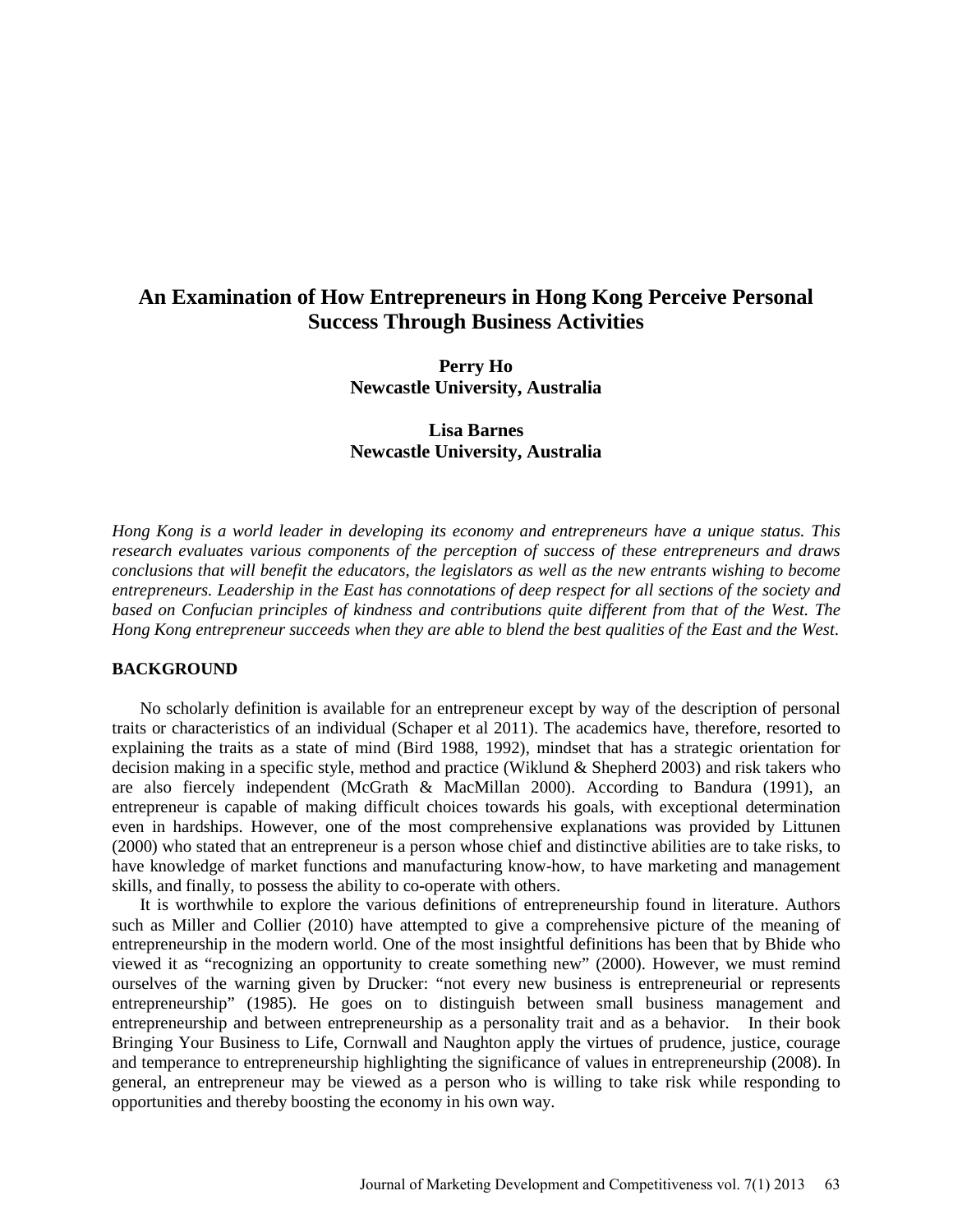#### **THE ENTREPRENEURIAL ENVIRONMENT IN HONG KONG**

Hong Kong's economic and political history has been primarily determined by its geographical location (Schenk 2001) and it forms a natural geographic port for the Guangdong province in Southeast China. Hong Kong's commercial origins were as an entry port for China's regional and global trade; a role that it still continues to play. In over a hundred and fifty years its importance has also grown as a financial centre in the East. The per capita of Hong Kong has a Gross Domestic Product (GDP) that is higher than the economies of four large European nations, namely the UK, France, Germany and Italy (CIA 2010). According to the Companies Registry (2010), there are over 800,000 companies registered in Hong Kong. Of these, small and medium enterprises (SMEs) account for over 98 per cent, providing 60 per cent of total private employment (Schenk 2001). This speaks volumes for the special status of Hong Kong as a world class financial hub, a centre for entrepot trading, a cost effective manufacturing centre and, currently, as a leading service centre in South East Asia. These facts are significant in making Hong Kong the obvious choice as a study in entrepreneurship.

#### **PERSONAL SUCCESS**

Entrepreneurship normally connects with personal traits; consequently, personal success is often looked upon as the hallmark of successful entrepreneurship. Although it is largely true that personal attributes determine one's success as an entrepreneur, it is difficult to define success. This is what constitutes the research problem in the present study.

The concept of success is subjective. People perceive success in many different ways and it is difficult to capture all its meanings. The Oxford Dictionary defines success as the "achievement of a desired end, or of fame, wealth or social position" (1994:1526). Another dictionary defines success as the "achievement of something that you have been trying to do . . . of a high position in a particular field," (Collins 1999:1100). While there are many ways of looking at success, this study of successful entrepreneurs will focus on one aspect of it: personal success in business. In particular, it is important to know the individual objectives behind personal success and how entrepreneurs achieve it in the management of their own businesses.

### **RESEARCH OBJECTIVE AND QUESTIONS**

It is a fact that SMEs contribute handsomely to the GDP of a country and also provide substantial employment. This is true even in developed countries. It has been seen that in UK almost 99% of the total enterprises comprise of SMEs (BIS 2010) and employing well over 50% of the labor force (Luetkenhorst 2004). In the US too it has been documented that small business constitutes 99% of all business and employs just over 50% of the non-farm sector workforce (Office of Advocacy of the U.S. Small Business Administration 2005). Even Hong Kong has 98% of all businesses registered as SME (ACCA 2010). The situation is more or less the same all over the world. This then leads us the research question:

*Research Question: How do Hong Kong entrepreneurs perceive personal success in their business activities?*

### **RESEARCH METHODOLOGY**

This study aims to discover how Hong Kong entrepreneurs perceive personal success in business and how they achieved success based on their individual experiences. It fits well into the interpretive paradigm and a case study research method is most suitable for this effort (Lincoln & Guba 2000; Gephart 1999). As the research problem is mainly about "how" and "why", a qualitative case study methodology can yield richer details of data not available through other research methodologies such as a survey (Eisenhardt 1989; Yin 1992). Moreover, a case study is especially appropriate for studying the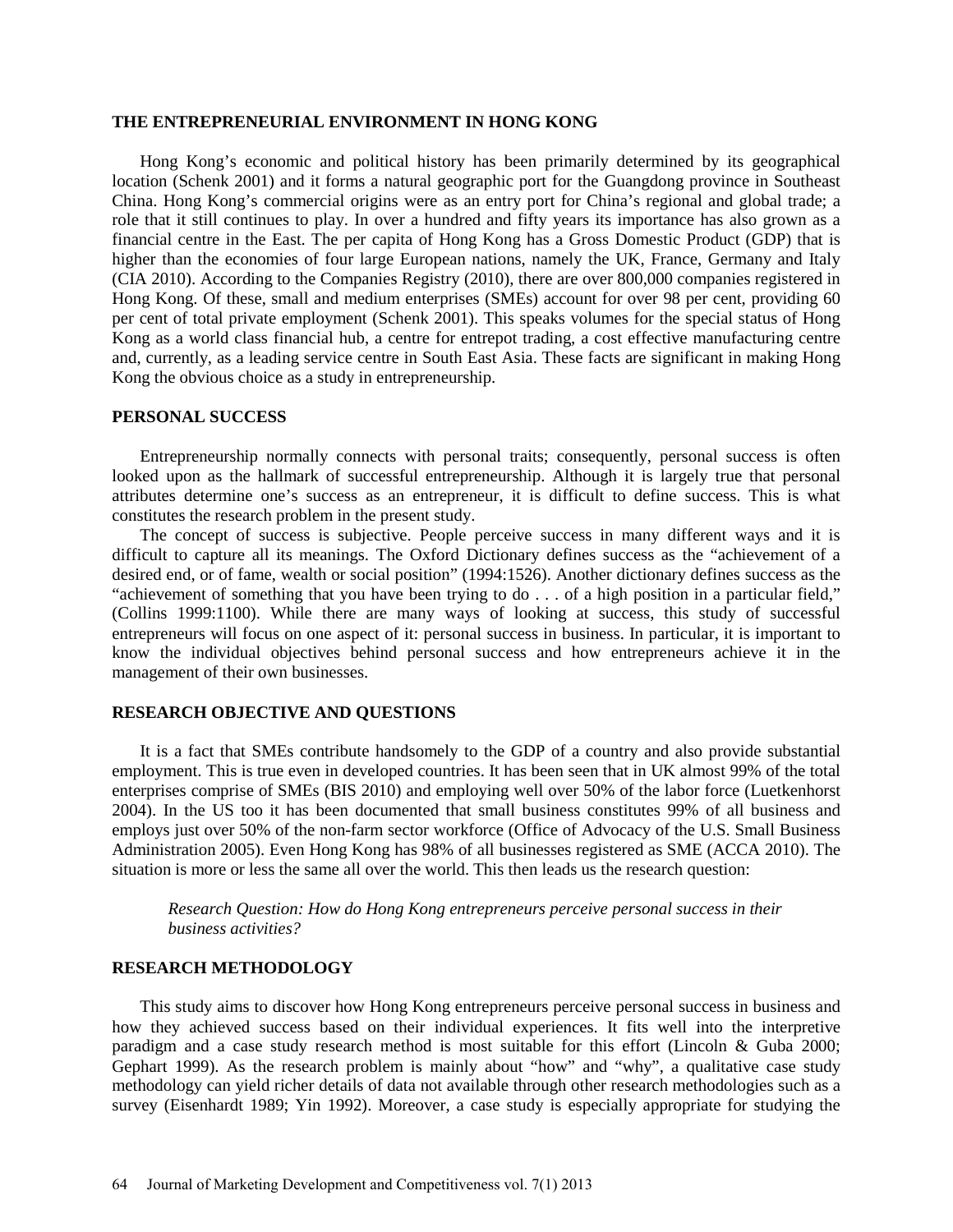trends or conditions in a rapidly changing real-life situation where the place, period, people and process affect the trend or condition and vice versa and when multiple sources of data are used (Yin 1993) as is the case in the current study.

This study investigates entrepreneurs' perceptions of personal success and how they achieve it. Consequently, the research focuses on seven entrepreneurs operating businesses for 10 years or more and that employ fewer than 100 employees. This is the definition of an SME in Hong Kong. In order to answer the research question of "How do Hong Kong entrepreneurs perceive personal success in their business activities?" seven questions were asked.

# **TABLE 1 INTERVIEW QUESTIONS**

| RQ1             | How do Hong Kong entrepreneurs perceive personal success in their<br>business activities?                        |
|-----------------|------------------------------------------------------------------------------------------------------------------|
| Q <sub>1</sub>  | "Why are you in the business field that you are in now (e.g. finance, trading,<br>training, etc)?                |
| Q2              | How do you measure success and can you share with me an example?                                                 |
| Q <sub>3</sub>  | In what ways do you consider yourself successful and what motivates you to<br>achieve the results you now enjoy? |
| Q <sub>4</sub>  | Can you give a one-sentence definition of personal success in business?                                          |
| $\overline{Q5}$ | What is your mission in life?                                                                                    |
| Q <sub>6</sub>  | What do you value most in your journey towards personal success through<br>business activities?                  |
|                 | Can you describe in greater detail one experience you feel most rewarding?                                       |

#### **RESEARCH FINDINGS**

Of the seven people interviewed, five were men and two were women. The following table summarizes the seven interviewees' industries and gender:

### **TABLE 2 SUMMARY OF INTERVIEWEES SHOWING INDUSTRIES AND GENDER**

| <b>Entrepreneur</b> | <b>Industry</b>             | <b>Male/Female</b> |
|---------------------|-----------------------------|--------------------|
| A                   | Insurance                   | Male               |
|                     | <b>Brain Based Training</b> | Female             |
|                     | Dental group practice       | Male               |
|                     | Venture Capital Investment  | Male               |
| E                   | <b>Travel Agency</b>        | Female             |
|                     | <b>Garment Export</b>       | Male               |
|                     | <b>Construction Company</b> | Male               |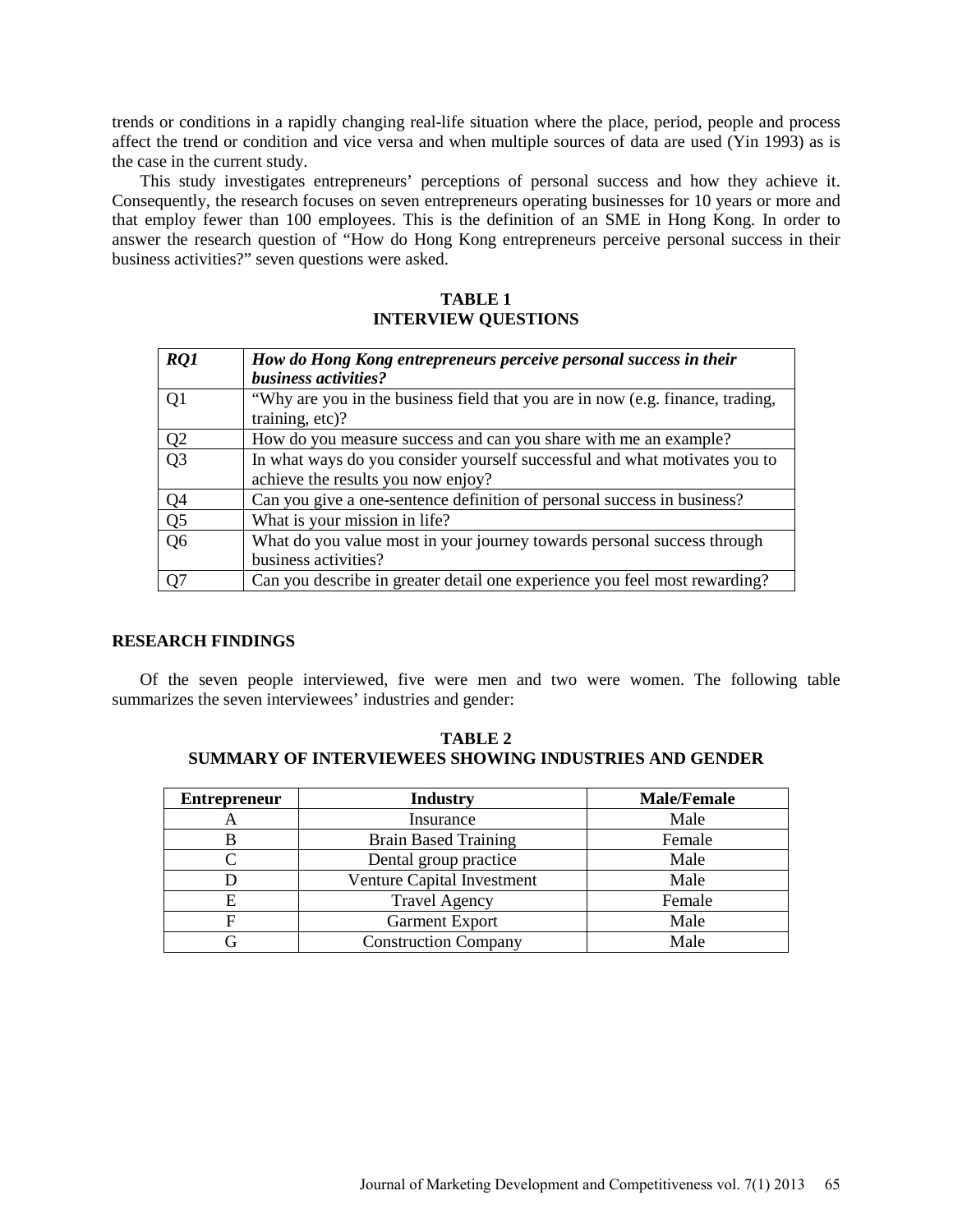# **ENTREPRENEUR "A"**

### **TABLE 3 RESEARCH QUESTION ONE INTERVIEW QUESTIONS ENTREPRENEUR "A"**

| Q <sub>1</sub> | I met a mentor in my industry.                                                            |
|----------------|-------------------------------------------------------------------------------------------|
| Q2             | By how many people become successful with me.                                             |
| Q <sub>3</sub> | I am proud of what I do and I do not like to be bossed around.                            |
| Q4             | Achieving my desire and dream by improving myself daily.                                  |
| Q <sub>5</sub> | I am financially independent. I create successful leaders by doing things I enjoy most. I |
|                | want others' approval, respect and admiration.                                            |
| Q6             | I value the respect I gain from others and my ability to help others to succeed.          |
| Q7             | I was able to mentor a struggling individual and help her become a successful leader in   |
|                | my industry.                                                                              |

#### **ENTREPRENEUR "B"**

# **TABLE 4 RESEARCH QUESTION ONE INTERVIEW QUESTIONS ENTREPRENEUR "B"**

| Q <sub>1</sub> | I followed my instinct.                                                                  |
|----------------|------------------------------------------------------------------------------------------|
| Q2             | I am recognized in my field and have repeating customers willing to pay premium price    |
|                | for my service. I feel accomplished and fulfilling about my life.                        |
| Q <sub>3</sub> | I have a very healthy mindset and intellectual. I make good judgment and do what I am    |
|                | capable of doing in helping others.                                                      |
| Q <sub>4</sub> | You become successful when you fulfill your calling or mission in life.                  |
| Q <sub>5</sub> | The mission of my business is to help and to teach people to broaden their minds to      |
|                | think not only for themselves, to know about themselves and their ability and to make    |
|                | this world a better place.                                                               |
| Q <sub>6</sub> | I value learning as I get real happiness by increasing my knowledge and it motivates me. |
|                | I also value the power to receive, trust and follow inspiration.                         |
| Q7             | My whole journey of discovering how the whole brain works and solves problem and         |
|                | bringing out the best in other people by helping them to learn about themselves, their   |
|                | own ability and potential.                                                               |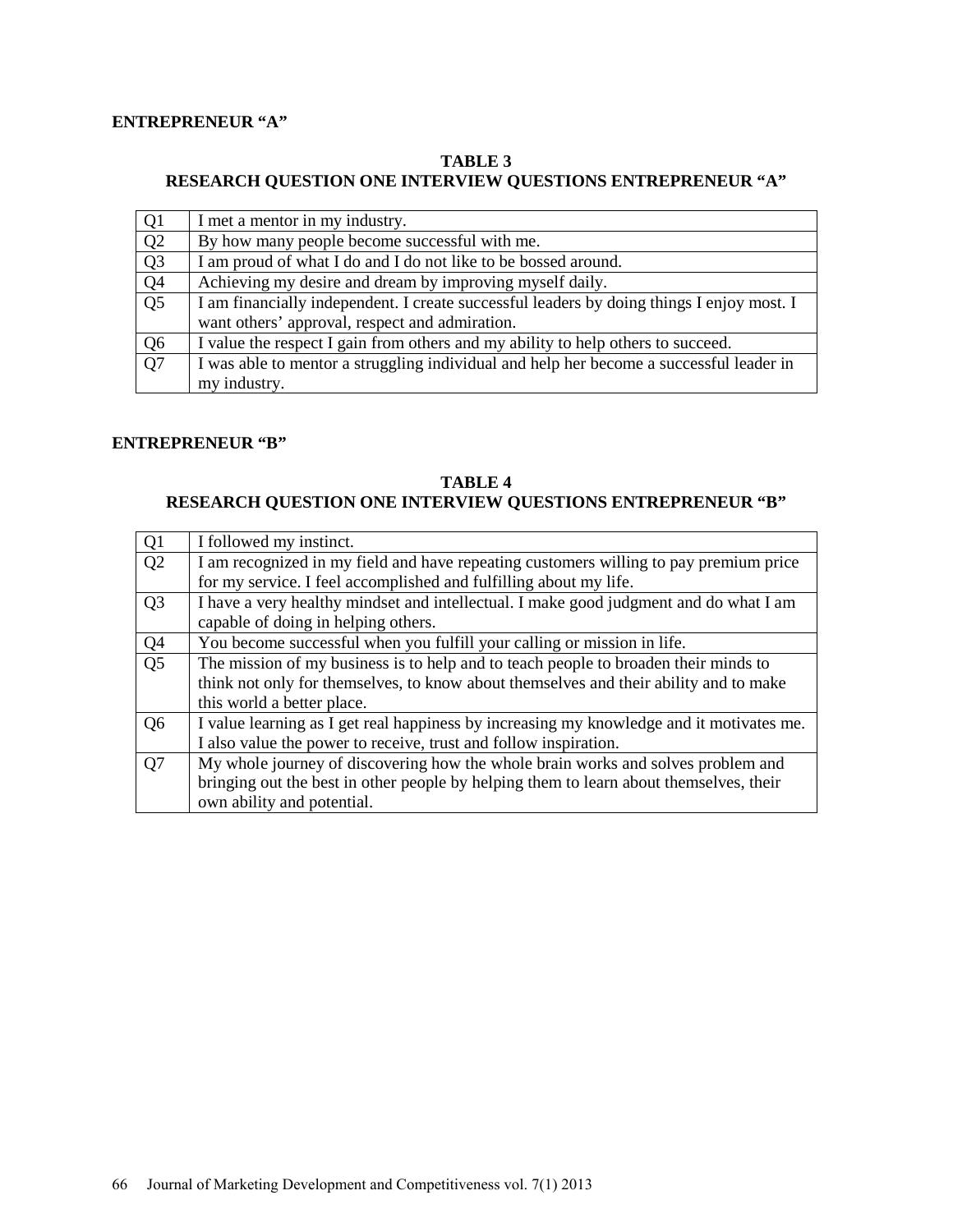# **ENTREPRENEUR "C"**

### **TABLE 5 RESEARCH QUESTION ONE INTERVIEW QUESTIONS ENTREPRENEUR "C"**

| Q <sub>1</sub> | It is a professional field that helps many people and makes good money.                      |
|----------------|----------------------------------------------------------------------------------------------|
| Q <sub>2</sub> | How well I do in my business, marriage, children, friendship, contributing to the society,   |
|                | financial stability and reputation.                                                          |
| Q <sub>3</sub> | Desire to be among the champions, to make a difference, to be recognition pull me. Fear      |
|                | of financial insecurity pushes me.                                                           |
| Q <sub>4</sub> | Personal business success means financial security with a reservoir of USD 2 million.        |
| Q <sub>5</sub> | Make a difference by innovation, discovery and research within ten years. Enjoy the          |
|                | next thirty or forty years of life and have fun with people I really like and feel close to. |
| Q <sub>6</sub> | A sense of pride by maintaining a very high quality of work. I have made mistakes but        |
|                | not serious ones that have damaged people.                                                   |
| O7             | I invented a new useful technique and I was recognized by my peers.                          |

# **ENTREPRENEUR "D"**

### **TABLE 6 RESEARCH QUESTION ONE INTERVIEW QUESTIONS ENTREPRENEUR "D"**

| Q1             | I am a natural risk taker who enjoys doing business in large scale.                      |
|----------------|------------------------------------------------------------------------------------------|
| Q <sub>2</sub> | By measuring how well the mission was accomplished. I have a sense of achievement for    |
|                | being a key player in my industry.                                                       |
| Q <sub>3</sub> | My sense of responsibility, trustworthiness, a sense of pride rather than money, the     |
|                | satisfaction from achieving and completing a project successfully motivates me. Work is  |
|                | relaxing; doing nothing is very boring.                                                  |
| Q <sub>4</sub> | It is a continuing process of upgrading myself in terms of knowledge, achievement and    |
|                | accomplishment, and be a forerunner in my chosen area.                                   |
| Q <sub>5</sub> | Honor my parents, be a good friend and a responsible parent to raise my children to make |
|                | contribution to the society.                                                             |
| Q <sub>6</sub> | I value the process of achieving my mission the most.                                    |
| Q7             | It was when I made a swift move to restructure a business venture and turn losses into   |
|                | profit by taking calculated risk.                                                        |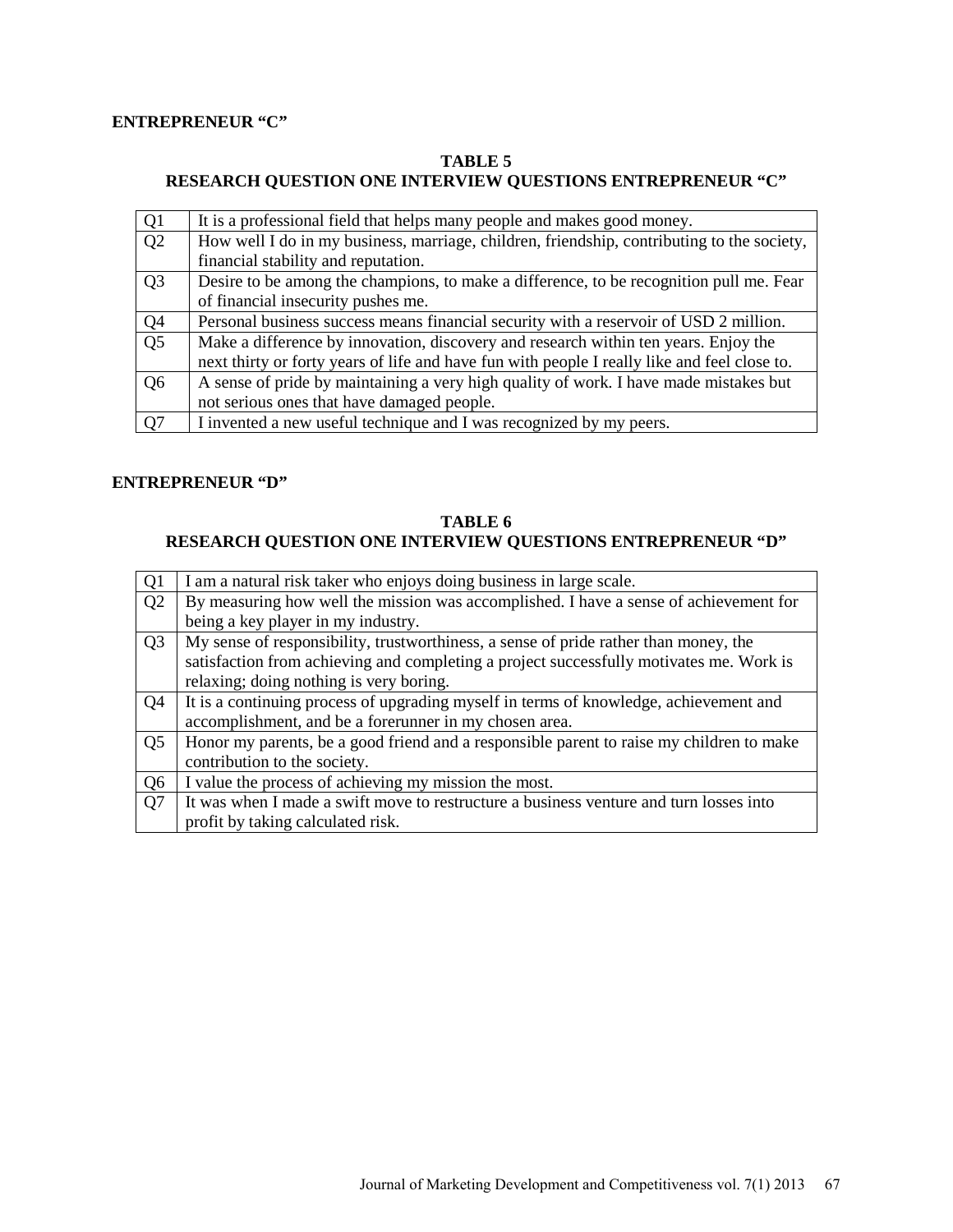# **ENTREPRENEUR "E"**

### **TABLE 7**

# **RESEARCH QUESTION ONE INTERVIEW QUESTIONS ENTREPRENEUR "E"**

| Q1             | It is part of a family business I inherited from my parents.                                 |
|----------------|----------------------------------------------------------------------------------------------|
| Q <sub>2</sub> | My sense of satisfaction in helping others. When I see the development and growth of my      |
|                | staff, I feel very satisfied. I feel rewarded when my staff show their gratitude.            |
| Q <sub>3</sub> | I rely only on word of mouth and return business. My business survives in very difficult     |
|                | economic times; I own my own office; my apartment and my business is an established          |
|                | and respected operation in my industry and I can to help people.                             |
| Q <sub>4</sub> | I am the best that I can be and I help others with my best effort.                           |
| Q <sub>5</sub> | I enjoy helping others and I like to learn continuously in life through studies, experiences |
|                | and dealing with other people.                                                               |
| Q <sub>6</sub> | Being able to help other people, to gain personal experiences and to have confidence in      |
|                | my ability.                                                                                  |
| Q7             | I helped a client to escape from a political crisis without any reward. I used my connection |
|                | and company resources to help and saved the family from danger.                              |

#### **ENTREPRENEUR "F"**

### **TABLE 8 RESEARCH QUESTION ONE INTERVIEW QUESTIONS ENTREPRENEUR "F"**

| Q1             | When I changed career and joined the family business.                                       |
|----------------|---------------------------------------------------------------------------------------------|
| Q <sub>2</sub> | I measure success by seeing how far I am with the goals I want to achieve and the level of  |
|                | satisfaction of my customers.                                                               |
| Q <sub>3</sub> | Results and satisfaction of achieving fast annual sales grew from 10 million to 120 million |
|                | in 15 years. My persistence in achieving the expectation of my customer through problem     |
|                | solving motivates me.                                                                       |
| Q <sub>4</sub> | Success is a journey and it is an ongoing process that has no end.                          |
| Q <sub>5</sub> | I value family life and want my children to be happy and well taught. Being in business     |
|                | gives me personal satisfaction and it is also a means to provide for my family.             |
| Q <sub>6</sub> | I am satisfied when I see the business grows, the customers are happy and my staff enjoy    |
|                | their work.                                                                                 |
| Q7             | A major US client was disappointed by our competitor who could not deliver a big and        |
|                | complicated order and gave the order to us. I worked closely with my staff, suppliers and   |
|                | client to overcome many obstacles The result turned out great and it was a very satisfying  |
|                | experience.                                                                                 |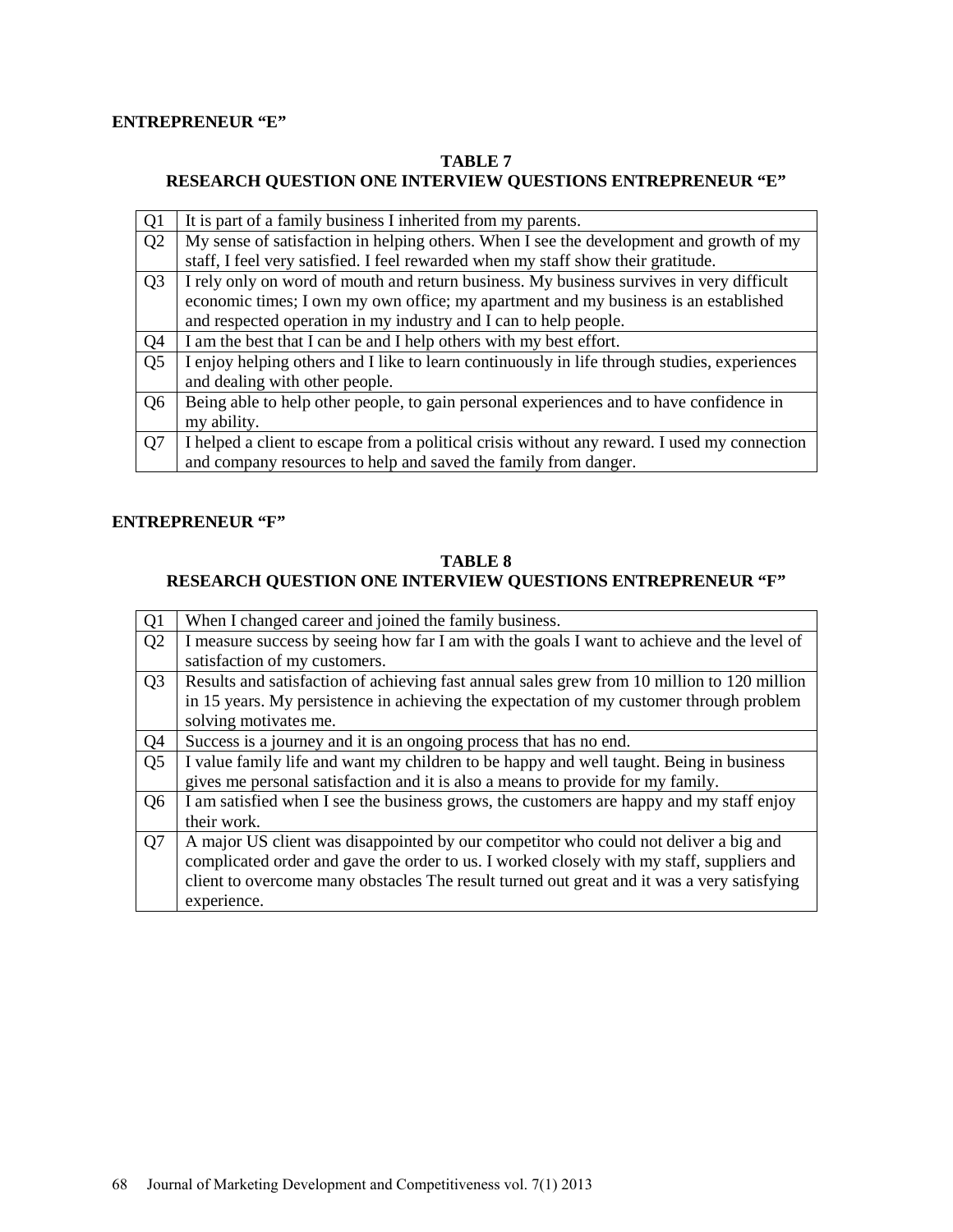#### **ENTREPRENEUR "G"**

### **TABLE 9**

### **RESEARCH QUESTION ONE INTERVIEW QUESTIONS ENTREPRENEUR "G"**

| Q <sub>1</sub> | I am continuing my family business. My father has a great influence on me in choosing  |
|----------------|----------------------------------------------------------------------------------------|
|                | this field.                                                                            |
| Q <sub>2</sub> | I do self-evaluation on a regular basis and measure performance against my personal    |
|                | mission statement.                                                                     |
| Q <sub>3</sub> | I am humble, passionate and dedicated, respect others, enjoy my work, learn            |
|                | continuously and know how to handle adversity. My mission statement motivates me.      |
| Q <sub>4</sub> | Achieve the intended with enjoyment and treat life as a learning experience.           |
| Q <sub>5</sub> | Personal – outstanding speaker, Tai Chi master, author                                 |
|                | Family – respectable father, wife's soul mate, honor my parents, good brother          |
|                | Career – a respectable company, change the industry, develop an unique business        |
|                | management philosophy                                                                  |
|                | Spiritual – person of integrity, follow the will of God, establish a charity to rescue |
|                | forgotten Chinese children                                                             |
| Q <sub>6</sub> | I enjoy my work and learn in the process.                                              |
| Q7             | Experience the growth of the company in the past two decades in many folds. When I     |
|                | am able to identify the objective, define the problem and lead others to achieve the   |
|                | results together.                                                                      |

### **CONCLUSIONS**

Research Question: How do Hong Kong entrepreneurs perceive personal success in their business activities? The survey revealed that personal success is generally perceived as high acceptance of service or product, personal gratification and the sense of pride in helpful and considerate leadership. These factors are overwhelmingly demonstrated in the findings of the interviews. Each of these characteristics will be examined in light of recent literature.

### **HIGH ACCEPTANCE OF SERVICE OR PRODUCT**

There is a complex interaction between opportunities and group resources that determines entrepreneurial activity. There are two dimensions which the entrepreneur needs to negotiate in order to establish a viable business and the opportunity structures including market conditions, access to ownership, job market condition, and legal frameworks on the one side, and social networks and cultural traditions on the other side. The Hong Kong entrepreneurs use opportunities but within the ambit of their resource as well as capability. They are usually willing to take up challenges but are not doing so blindly. High product or service acceptance in terms of sales/revenue and the ultimate impact on the bottom line are a good measure of success of an entrepreneur.

### **PERSONAL GRATIFICATION**

This is an important benchmark as a leader often becomes arrogant. It must be remembered at all times that success is a result of organizational effort, even in the case of individual professions. The greatest importance is having the right infrastructure. This means that even the lowliest of staff like janitors and drivers have to perform their tasks well in order that the entire machinery of the organization works smoothly and provides optimum performance. Arrogance has no role in success and it is the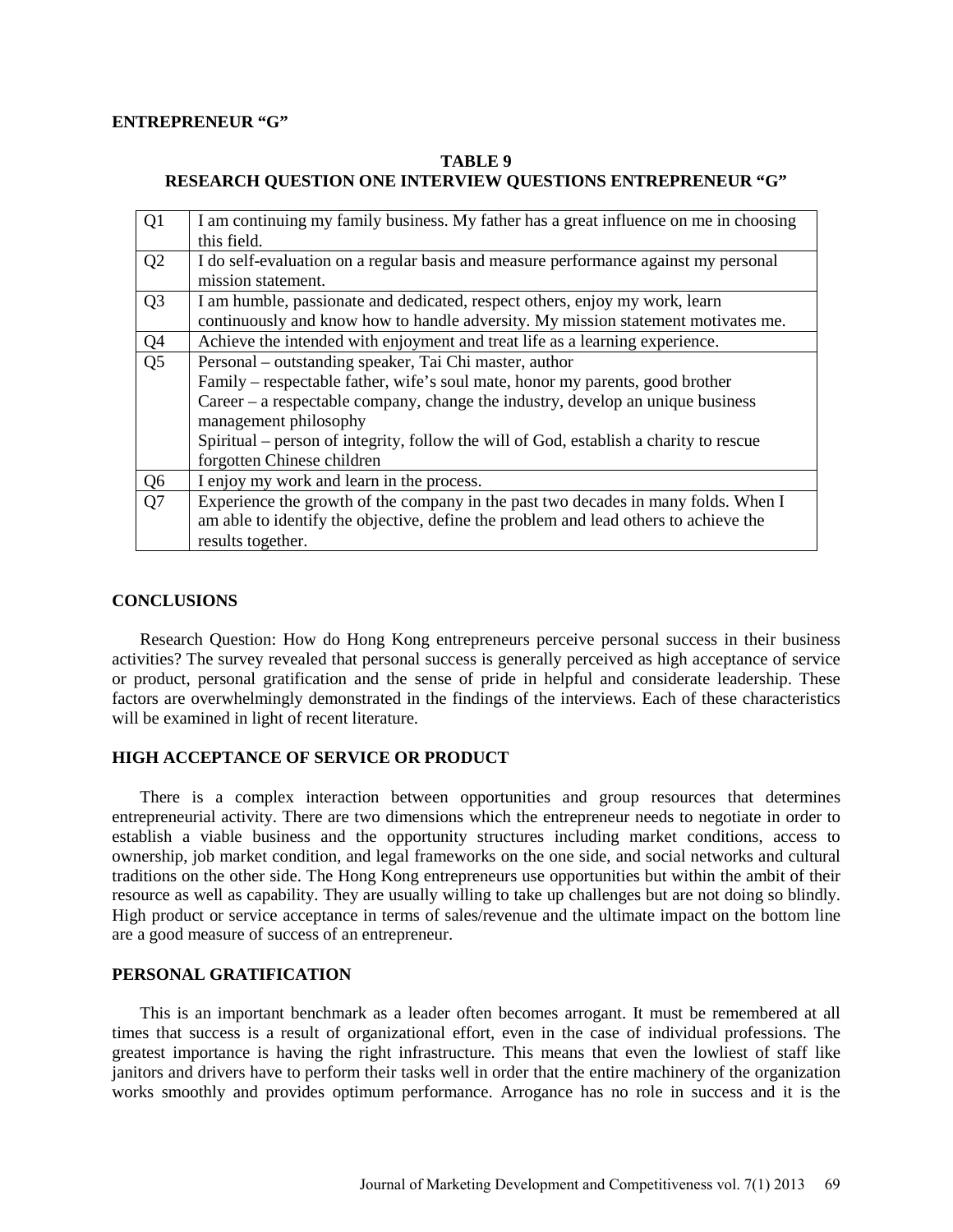humility of the leader that builds great teams. Humility is vital for success in Hong Kong for another reason too. This society is based on Confucian teachings that are based on deep respect for others especially if they are weak or in subordination. Humility will, therefore, make the entrepreneur liked and respected in society.

#### **SENSE OF PRIDE AND LEADERSHIP**

The decision to become an entrepreneur means to take the road of uncertainty, ambiguity, innovation and real risk. Entrepreneurship is an activity that includes the discovery, evaluation and exploitation of opportunity to create future goods and services.

Entrepreneurial success is different for the entrepreneur himself, his immediate family, the social and ethnic network, local administration, the legislators and administrators of immigration policy, society at different levels (global, national, state and local) or for a specific industry or economic sector. The measures for evaluating entrepreneurial success and providing industrial benchmarks are different depending on the perspective taken.

In answering the first research questions then of "How do Hong Kong entrepreneurs perceive personal success in their business activities" – this research concludes that personal success is generally perceived as high acceptance of service or product, personal gratification and the sense of pride in helpful and considerate leadership.

#### **Perception of success (RQ1)**

- High acceptance of service or product
- Personal Gratification
- Sense of Pride and Leadership

#### **RECOMMENDATIONS**

The concept of leadership immediately invokes individual traits and their influence upon followers and subordinates. But organizations have usually been seen as a pyramid where the control of its destiny is in a few hands that naturally reside at the top. In this top-down hierarchy the leader plays the vital role in setting the pace and order of work and decisions are delegated from top to bottom.

Entrepreneurship is leader-driven; hence the institutional theory of leadership could be examined in this context for formulating a more organized approach to building organizations. It is, therefore, recommended that in the interest of making their work easier and more productive, a larger in-depth survey that is well funded should be carried out with the specific intention to explore how entrepreneurship can be institutionalized. There is merit in these recommendations as in other countries companies like Swatch [Switzerland] and Semco [Brazil] have literally become huge companies from pretty humble beginnings, riding on new method of institutionalizing leadership. Such a study will offer Hong Kong entrepreneurs a new way of thinking and possibly open new doorways for them to achieve new heights in leadership. The Hong Kong entrepreneur is unique in the world and has a few vital lessons for all potential entrepreneurs all around the world.

#### **REFERENCES**

ACCA (2010), Association of Chartered Certified Accountants, *The Economic Environment and the SME*, viewed 29 July 2010, <http://www.accaglobal.com/pdfs/smallbusiness/EESME.doc>

Bandura, A. (1982), Self-efficacy mechanism in human agency, *American Psychologist,* vol. 37, no. 2, pp. 122-147.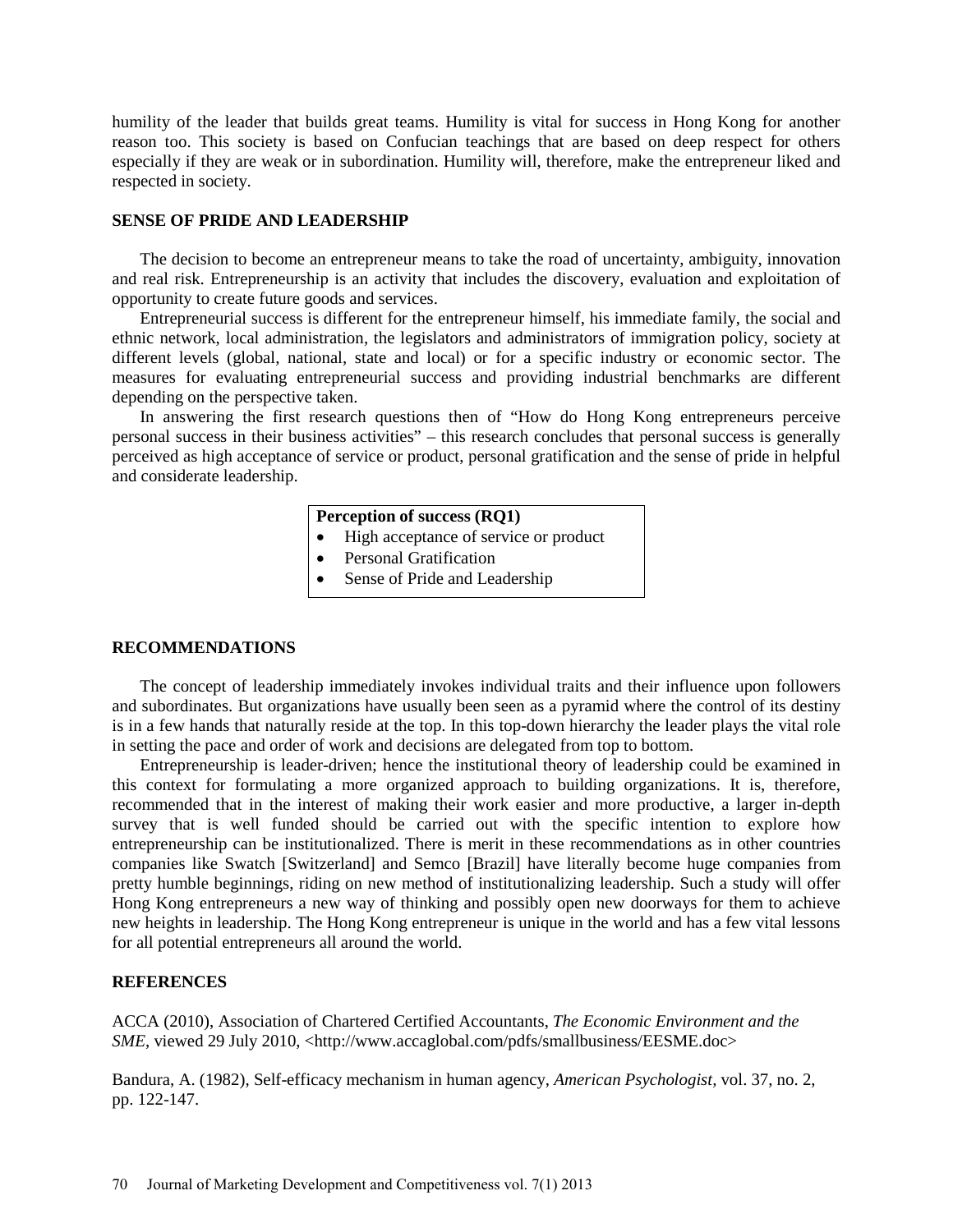Bandura, A. (1991), Social cognitive theory of self-regulation, *Organizational Behavior and Human Decision Processes*, vol. 50, no. 2, pp. 248-287.

Bhide, A. (2000), *The Origin and Evolution of New Businesses*, Oxford University Press, USA.

Bird, B. (1988), Implementing entrepreneurial ideas: The case for intention. *Academy of Management Review*, vol. 13, no. 3, pp. 442-453.

Bird, B. (1989), *Entrepreneurial Behavior*. Scott Foresman, Glenview, Ill.

Bird, B. (1992), 'The operation of intentions in time: the emergence of new venture', Entrepreneurship Theory and Practice, vol. 17, no. 1, pp. 11-20.

*CIA - The World Fact Book* (2010), Central Intelligence Agency, viewed 15 March 2011, <https://www.cia.gov/library/publications/the-world-factbook/geos/hk.html>

*CIA - The World Fact Book.* (2005), Central Intelligence Agency, viewed 1 August 2005, [<http://www.cia.gov/cia/publications/factbook/rankorder/2004rank.html>](http://www.cia.gov/cia/publications/factbook/rankorder/2004rank.html)

Collins Cobuild Learners Dictionary, (1999), HarperCollins Publishers, London.

*Companies Registry* (2010), viewed 29 July 2010, <http://www.info.gov.hk/cr/key/index.htm>

Cornwall, J. and Naughton, M. (2008*), Bringing Your Business to Life*, Regal, Ventura, CA.

Drucker (1985), *Innovation and Entrepreneurship*, Harper & Row, New York, pp. 98.

Drucker, P. (1985), *Innovation and Entrepreneurship*, Harper & Row Publishers, New York.

Drucker, P.F. (1970), Entrepreneurship in the Business Enterprise, *Journal of Business Policy,* vol. 1, no. 3-1.

Eisenhardt, K. (1989), Building theories from case study research. *Academy of Management Review*, vol. 14, no. 4, pp. 532-50.

Gephart, R. (1999), Paradigms and Research Methods. *Research Methods Forum*, Vol. 4, Summer. Academy of Management, Research Methods Division.

Hong Kong Monetary Authority Website (2009), viewed 22 January 2009, [<www.info.gov.hk/hkma/eng/statistics/msb/index>](http://www.info.gov.hk/hkma/eng/statistics/msb/index)

Hong Kong SAR Government (2009), '2008 Economic Background and 2009 Prospects', 25 February 2009, viewed 15 April 2011, <http://www.hkeconomy.gov.hk/en/pdf/08q4\_ppt\_e.pdf>

Hong Kong Trade Development Council (2007), Economic and Trade Information on Hong Kong, February 2007.

Lincoln, Y. and Guba, E. (2000), *Paradigmatic Controversies, Contradictions, and Emerging Confluences.* In N.K. Denzin and Y.S. Lincoln (eds), Handbook of Qualitative Research, 2<sup>nd</sup> edition. Thousand Oaks, CA: Sage.